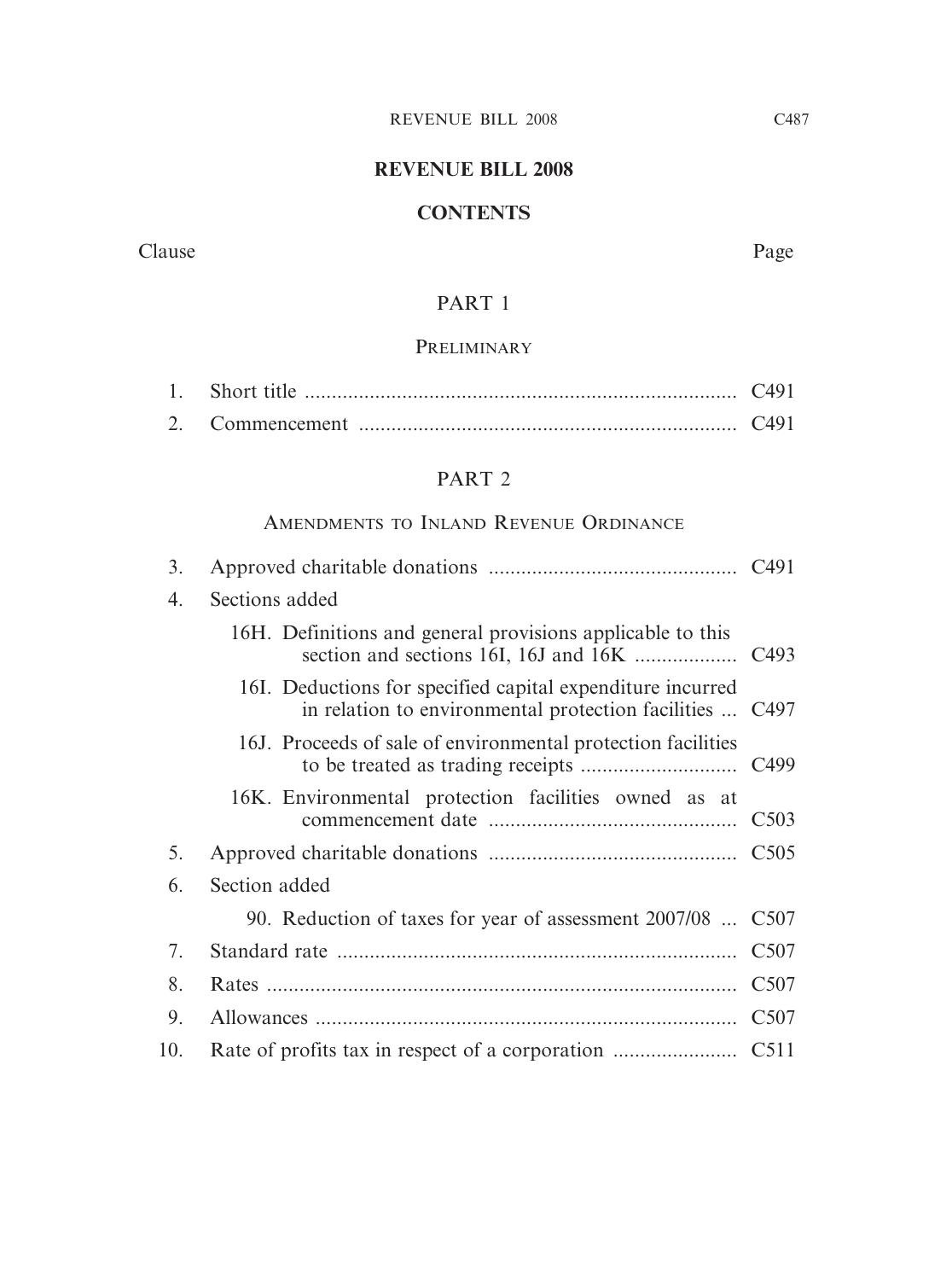| 2007/08 | C513 |
|---------|------|

## PART 3

# AMENDMENTS TO HOTEL ACCOMMODATION TAX ORDINANCE

| 14. Schedule added |                                                           |  |
|--------------------|-----------------------------------------------------------|--|
|                    | Schedule Rate specified for purposes of section 3(1) C519 |  |

# PART 4

## TRANSITIONAL PROVISIONS

| 17. | Applications for holding over payment of provisional salaries |  |
|-----|---------------------------------------------------------------|--|
| 18. | Applications for holding over payment of provisional profits  |  |
| 19. | Applications under section 17 or 18: general provisions  C525 |  |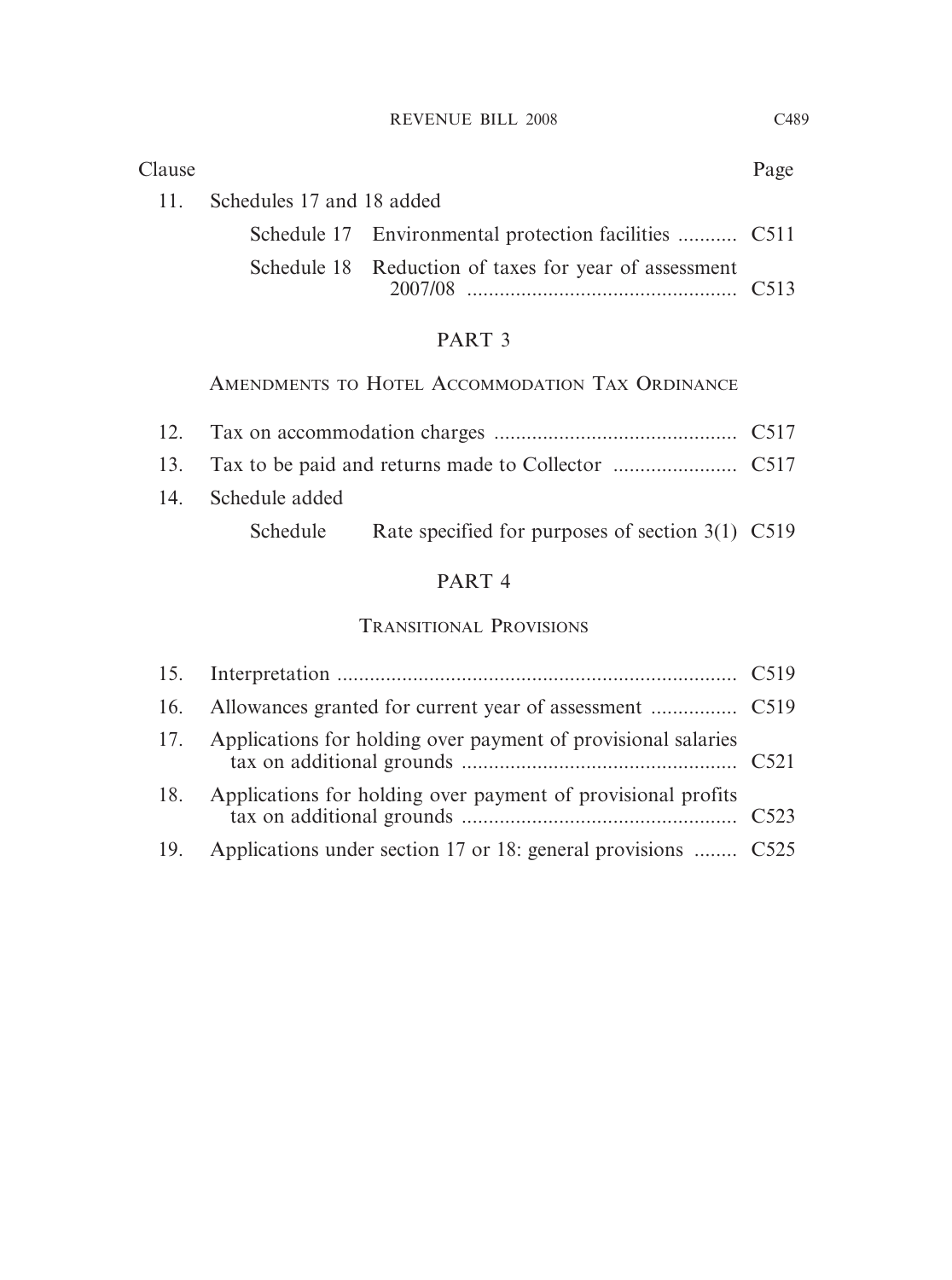# A BILL To

Amend the Inland Revenue Ordinance and the Hotel Accommodation Tax Ordinance to give effect to certain proposals in the Budget introduced by the Government for the 2008–2009 financial year, and to provide for related matters.

Enacted by the Legislative Council.

# PART 1

## **PRELIMINARY**

## **1. Short title**

This Ordinance may be cited as the Revenue Ordinance 2008.

#### **2. Commencement**

(1) This Ordinance, except Part 3, shall come into operation on the day on which this Ordinance is published in the Gazette.

(2) Part 3 shall come into operation on 1 July 2008.

## PART<sub>2</sub>

## AMENDMENTS TO INLAND REVENUE ORDINANCE

## **3. Approved charitable donations**

(1) The heading of section 16D of the Inland Revenue Ordinance (Cap. 112) is amended by adding "**(Part IV)**" after "**donations**".

(2) Section 16D(2) is amended by repealing "for any year of assessment".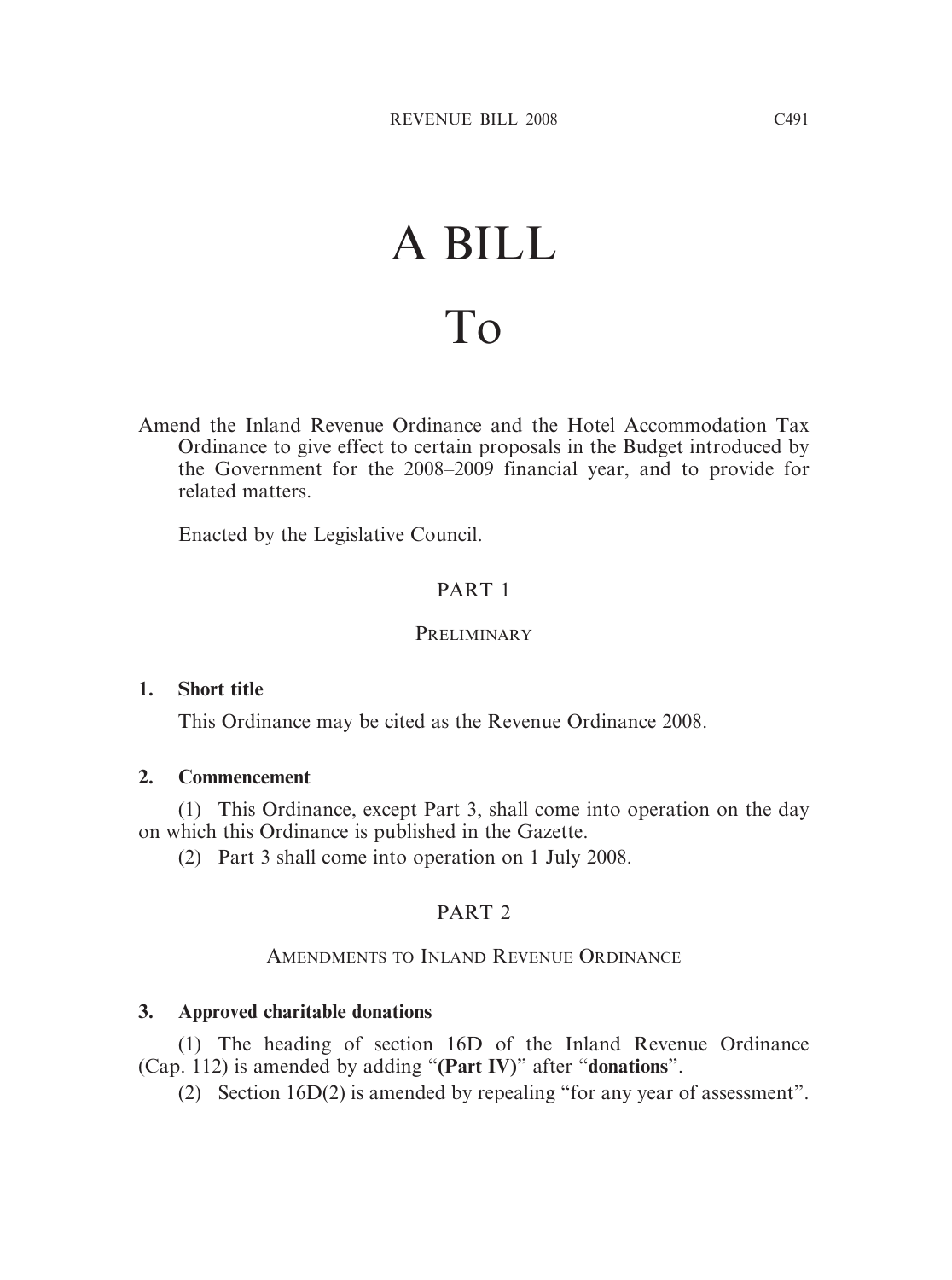(3) Section 16D(2)(*a*) is amended by adding "for any year of assessment," before "any sum".

(4) Section 16D(2)(*aa*) is amended by adding "for any year of assessment," before "any sum".

- (5) Section  $16D(2)(b)$  is repealed and the following substituted—
	- "(*b*) for any year of assessment up to and including the year of assessment commencing on 1 April 2002, a sum in excess of 10% of the balance of that person's assessable profits after making any adjustment for the allowances and charges provided under Part VI;
		- (*c*) for the year of assessment commencing on 1 April 2003 or any subsequent year of assessment up to and including the year of assessment commencing on 1 April 2007, a sum in excess of 25% of the balance of that person's assessable profits after making any adjustment for the allowances and charges provided under Part VI;
		- (*d*) for any year of assessment commencing on or after 1 April 2008, a sum in excess of 35% of the balance of that person's assessable profits after making any adjustment for the allowances and charges provided under Part VI.".

## **4. Sections added**

The following are added—

## "**16H. Definitions and general provisions applicable to this section and sections 16I, 16J and 16K**

(1) In this section and sections 16I, 16J and 16K—

"building or structure" (建築物或構築物) means—

- (*a*) any commercial building or structure as defined in section  $40(1)$ ; or
- (*b*) any industrial building or structure as defined in section  $40(1)$ ;
- "capital expenditure" (資本開支) has the meaning assigned to it by section  $40(1)$ ;
- "commencement date" (生效日期) means the date on which section 16I comes into operation;

"environmental protection facility" (環保設施) means—

- (*a*) any environmental protection machinery; or
- (*b*) any environmental protection installation;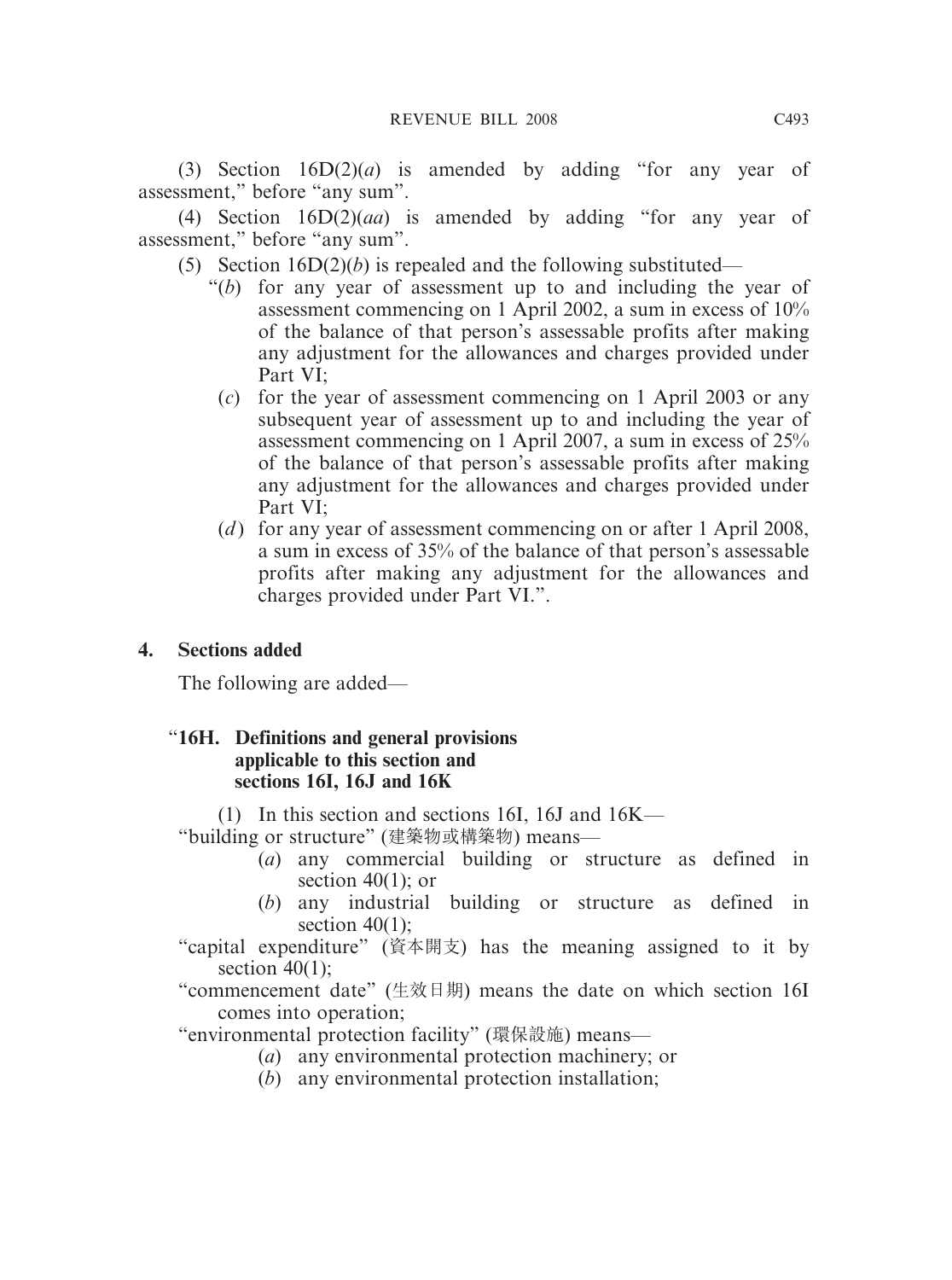"environmental protection installation" (環保裝置) means any installation,

or part of any installation, that is specified in Part 2 of Schedule 17 and forms a building or structure;

"environmental protection machinery" (環保機械)—

- (*a*) means any machinery or plant that is specified in Part 1 of Schedule 17; but
- (*b*) does not include any machinery or plant in which any person holds rights as a lessee under a lease;
- "relevant interest" (有關權益) has the meaning assigned to it by section  $40(1)$ ;

"relevant proceeds of sale" (有關售賣得益), in relation to an environmental protection facility in respect of which a deduction has been allowed under section 16I, means—

- (*a*) if section 16I(4) does not apply, the proceeds of sale of the facility; or
- (*b*) if section 16I(4) applies, such part of the proceeds of sale of the facility as is proportionate to the extent to which the deduction has been allowed;

"residue of expenditure" (開支剩餘額) has the meaning assigned to it by section  $40(1)$ :

"specified capital expenditure" (指明資本開支)—

- (*a*) means any capital expenditure incurred on—
	- (i) the provision of any environmental protection machinery; or
	- (ii) the construction of any environmental protection installation; but
- (*b*) does not include—
	- (i) any capital expenditure that may be deducted under any other section of this Part; or
	- (ii) any capital expenditure incurred under a hire-purchase agreement;

"unallowed amount" (未獲容許扣除款額), in relation to an environmental protection installation in respect of which a deduction has been allowed under section 16I and which is subsequently sold, means—

- (*a*) if section 16I(4) does not apply, the amount of specified capital expenditure incurred in relation to the installation that is still unallowed as at the time of the sale; or
- (*b*) if section 16I(4) applies, such part of the amount referred to in paragraph (*a*) as is proportionate to the extent to which the deduction has been allowed.
- (2) In this section and section 16K—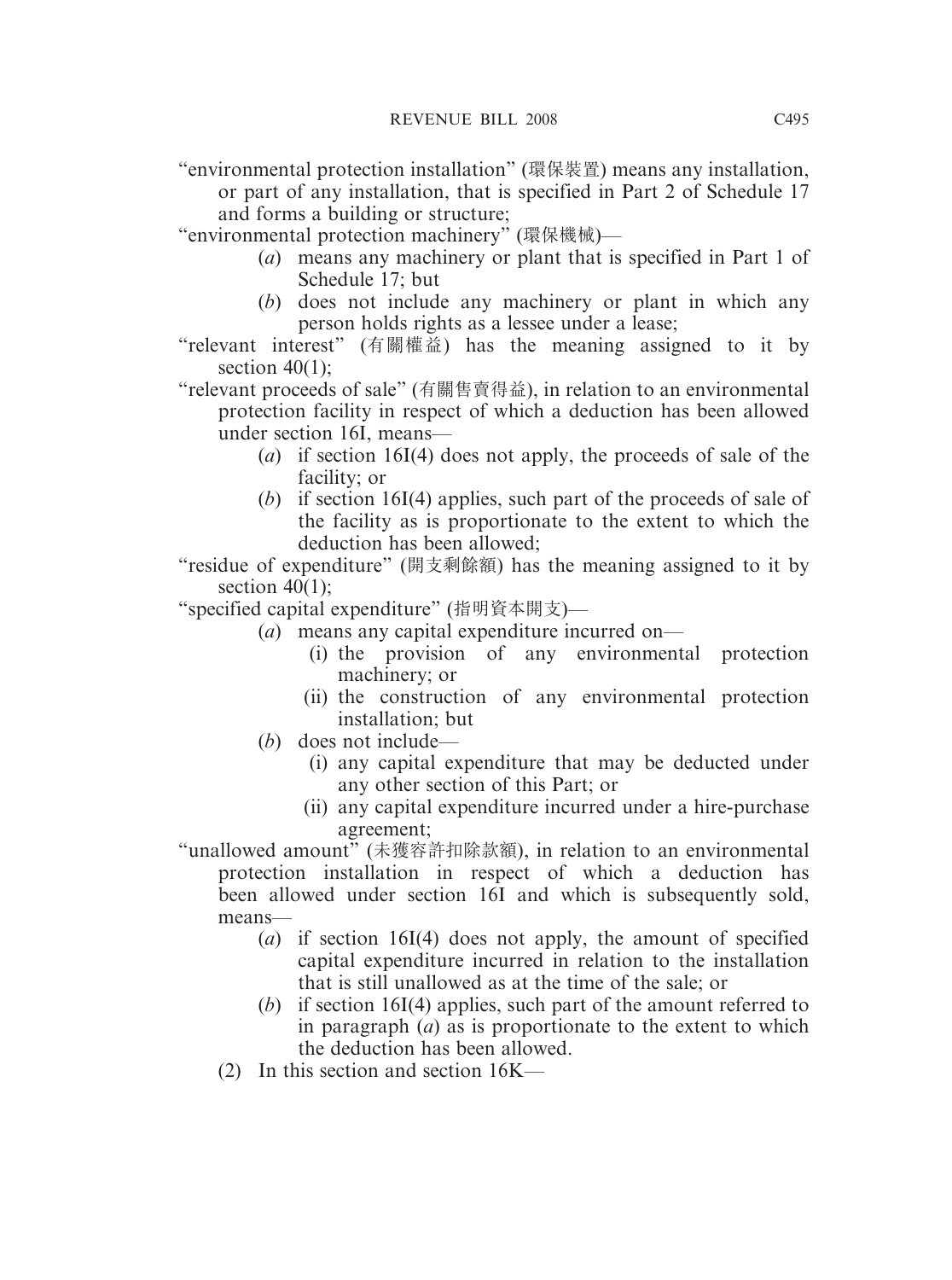- (*a*) a reference to capital expenditure incurred on the provision of any environmental protection machinery or any machinery or plant includes capital expenditure incurred on alterations to an existing building incidental to the installation of that environmental protection machinery or that machinery or plant, as the case may be; and
- (*b*) a reference to capital expenditure incurred on the construction of any environmental protection installation or any building or structure does not include any expenditure incurred on the acquisition of, or of rights in or over, any land.

(3) The Secretary for Financial Services and the Treasury may, after consultation with the Director of Environmental Protection, by notice published in the Gazette, amend Schedule 17.

#### **16I. Deductions for specified capital expenditure incurred in relation to environmental protection facilities**

(1) Notwithstanding section 17, this section applies in ascertaining the profits from any trade, profession or business in respect of which a person is chargeable to tax under this Part for any year of assessment (referred to in this section as "that year of assessment").

(2) Any specified capital expenditure incurred by the person during the basis period for that year of assessment in relation to any environmental protection machinery shall be deducted.

(3) Any specified capital expenditure incurred by the person during the basis period for that year of assessment in relation to any environmental protection installation shall be deducted as follows—

- (*a*) 20% shall be deducted for that year of assessment; and
- (*b*) the remaining part shall be deducted by 4 equal amounts, one for each of the next succeeding 4 years of assessment, so long as the installation has not been sold at the end of the basis period for the year of assessment concerned.

(4) If an environmental protection facility is used partly in the production of profits chargeable to tax under this Part and partly for any other purposes, the amount that shall be deducted under subsection (2) or (3) is the amount of specified capital expenditure that is proportionate to the extent of the use of the facility in the production of those profits.

(5) A person is not entitled to the allowances under Part VI in respect of any specified capital expenditure if a deduction for any part of the expenditure is allowed under this section.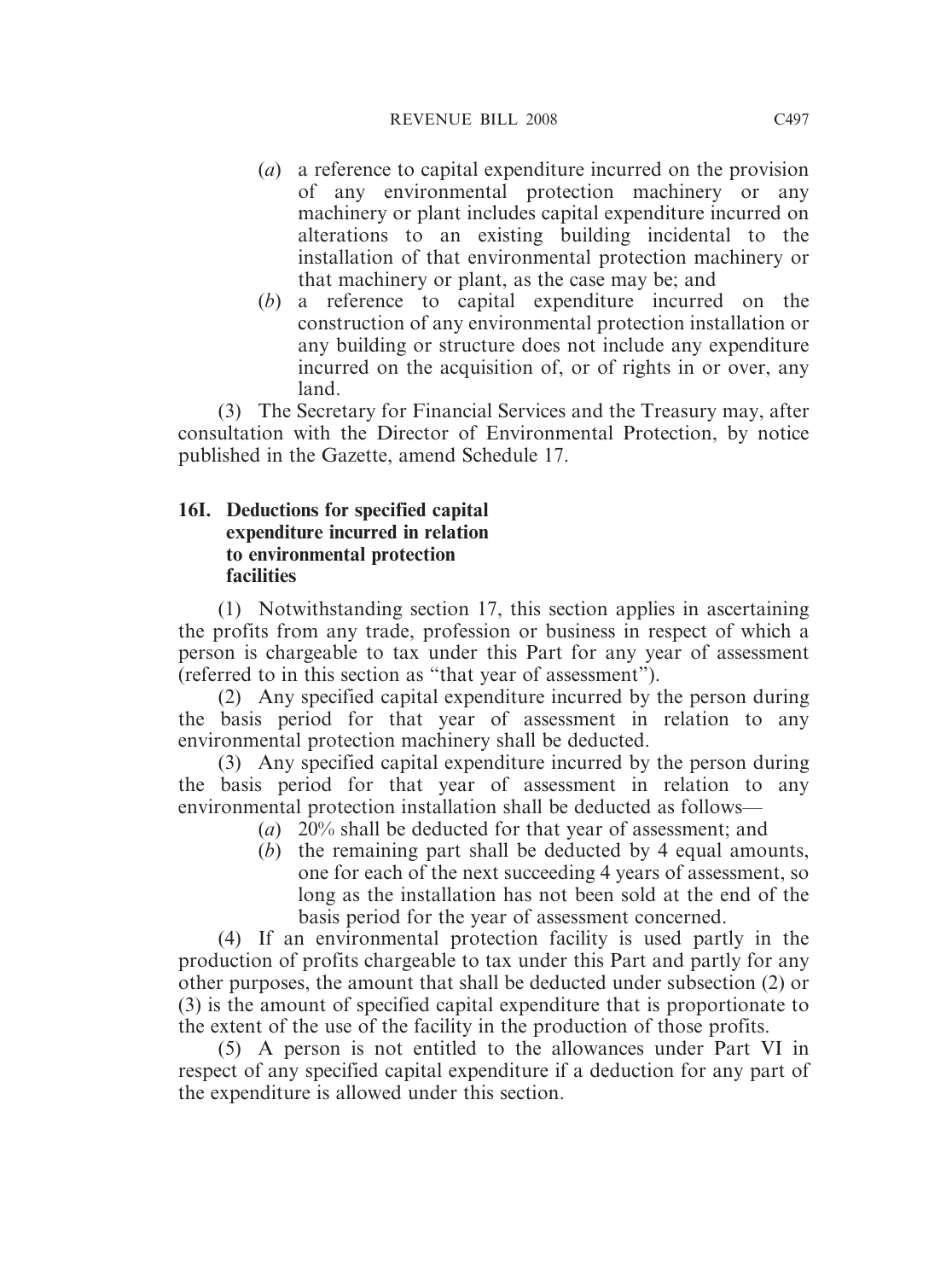(6) For the purposes of this section, any specified capital expenditure incurred for the purposes of a trade, profession or business by a person about to carry on the trade, profession or business shall be treated as if it had been incurred by that person on the first day on which he carries on the trade, profession or business.

#### **16J. Proceeds of sale of environmental protection facilities to be treated as trading receipts**

(1) This section applies notwithstanding the exclusion relating to the sale of capital assets in section 14.

(2) If any environmental protection machinery in respect of which a deduction has been allowed under section 16I in ascertaining the profits from a trade, profession or business is subsequently sold, the relevant proceeds of sale shall, to the extent that they are not chargeable to tax under any other section of this Part and do not exceed the amount of the deduction, be treated as a trading receipt of the trade, profession or business, arising in or derived from Hong Kong and accruing—

- (*a*) at the time of the sale; or
- (*b*) if the sale occurs on or after the date on which the trade, profession or business is permanently discontinued, immediately before the date of discontinuance.

(3) If any environmental protection installation in respect of which a deduction has been allowed under section 16I in ascertaining the profits from a trade, profession or business is subsequently sold—

- (*a*) if there is an unallowed amount that exceeds the relevant proceeds of sale, the excess shall be deducted for the year of assessment in the basis period for which the sale occurs;
- (*b*) if there is an unallowed amount but the relevant proceeds of sale exceed that amount, the excess shall, to the extent that it is not chargeable to tax under any other section of this Part and does not exceed the amount of the deduction, be treated as a trading receipt of the trade, profession or business, arising in or derived from Hong Kong and accruing—
	- (i) at the time of the sale; or
	- (ii) if the sale occurs on or after the date on which the trade, profession or business is permanently discontinued, immediately before the date of discontinuance; or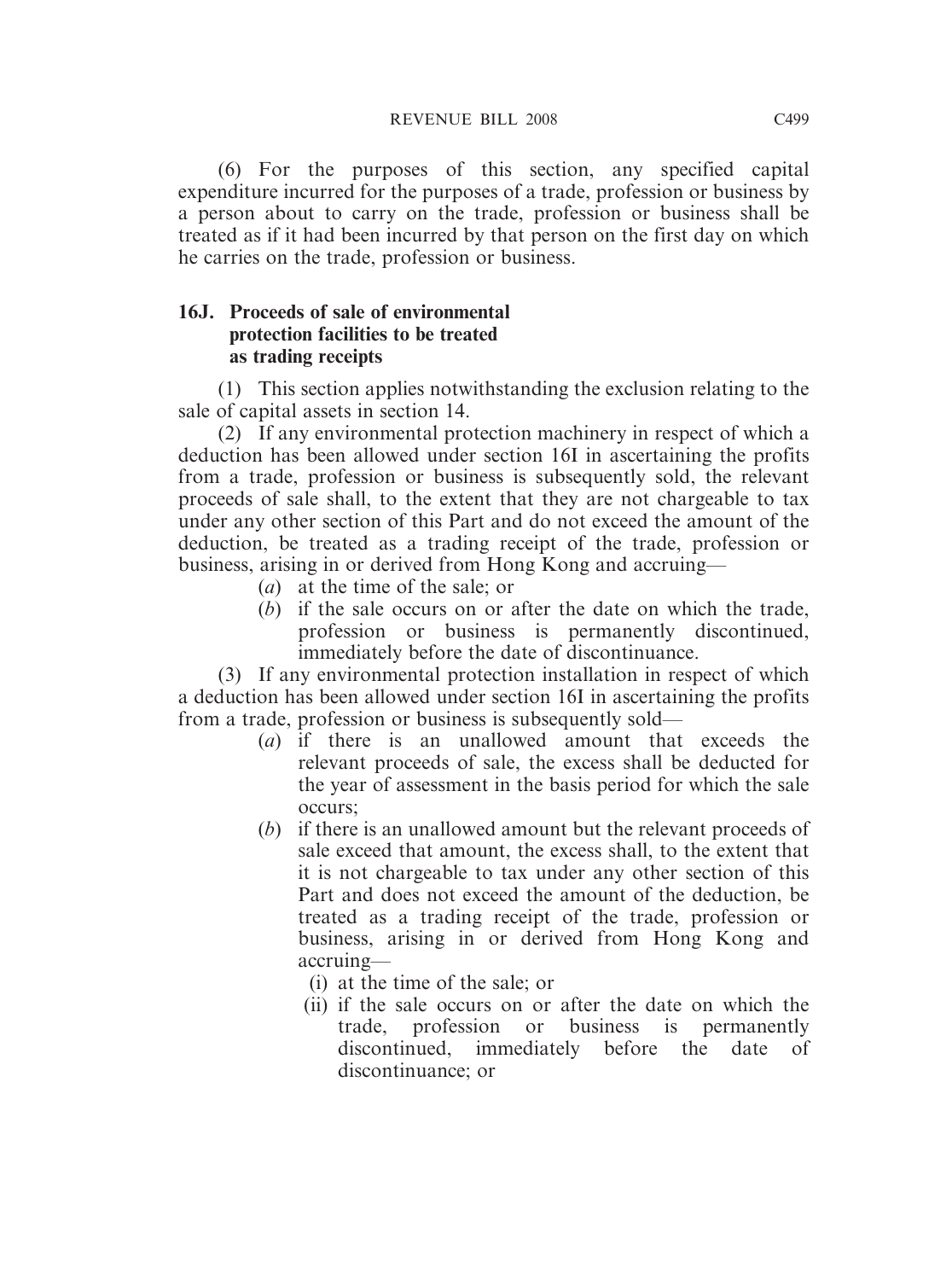- (*c*) if there is not an unallowed amount, the relevant proceeds of sale shall, to the extent that they are not chargeable to tax under any other section of this Part and do not exceed the amount of the deduction, be treated as a trading receipt of the trade, profession or business, arising in or derived from Hong Kong and accruing—
	- (i) at the time of the sale; or
	- (ii) if the sale occurs on or after the date on which the trade, profession or business is permanently discontinued, immediately before the date of discontinuance.

(4) If, in relation to the sale of an environmental protection facility as referred to in subsection (2) or (3)—

- (*a*) the buyer is a person over whom the seller has control;
- (*b*) the seller is a person over whom the buyer has control;
- (*c*) both the seller and the buyer are persons over both of whom some other person has control; or
- (*d*) the sale is between a husband and his wife, not being a wife living apart from her husband,

the Commissioner shall, if he is of the opinion that the sale price of the facility does not represent its true market value at the time of the sale, determine such true market value, and the amount so determined shall, for the purposes of subsection (2) or (3), as the case may be, be treated as the proceeds of that sale.

(5) For the purposes of subsections (2) and (3), if an environmental protection facility in respect of which a deduction has been allowed to a person under section 16I is subsequently destroyed—

- (*a*) the facility shall be treated as if it had been sold immediately before the destruction; and
- (*b*) any insurance money or other compensation of any description received by the person in respect of the destruction and any money received by him in respect of the remains of the facility shall be treated as the proceeds of that sale.

(6) For the purposes of this section, a reference to the time of the sale, in relation to an environmental protection facility, shall be construed as a reference to the time of completion of the sale of the facility, or the time when possession of the facility is given, whichever is the earlier.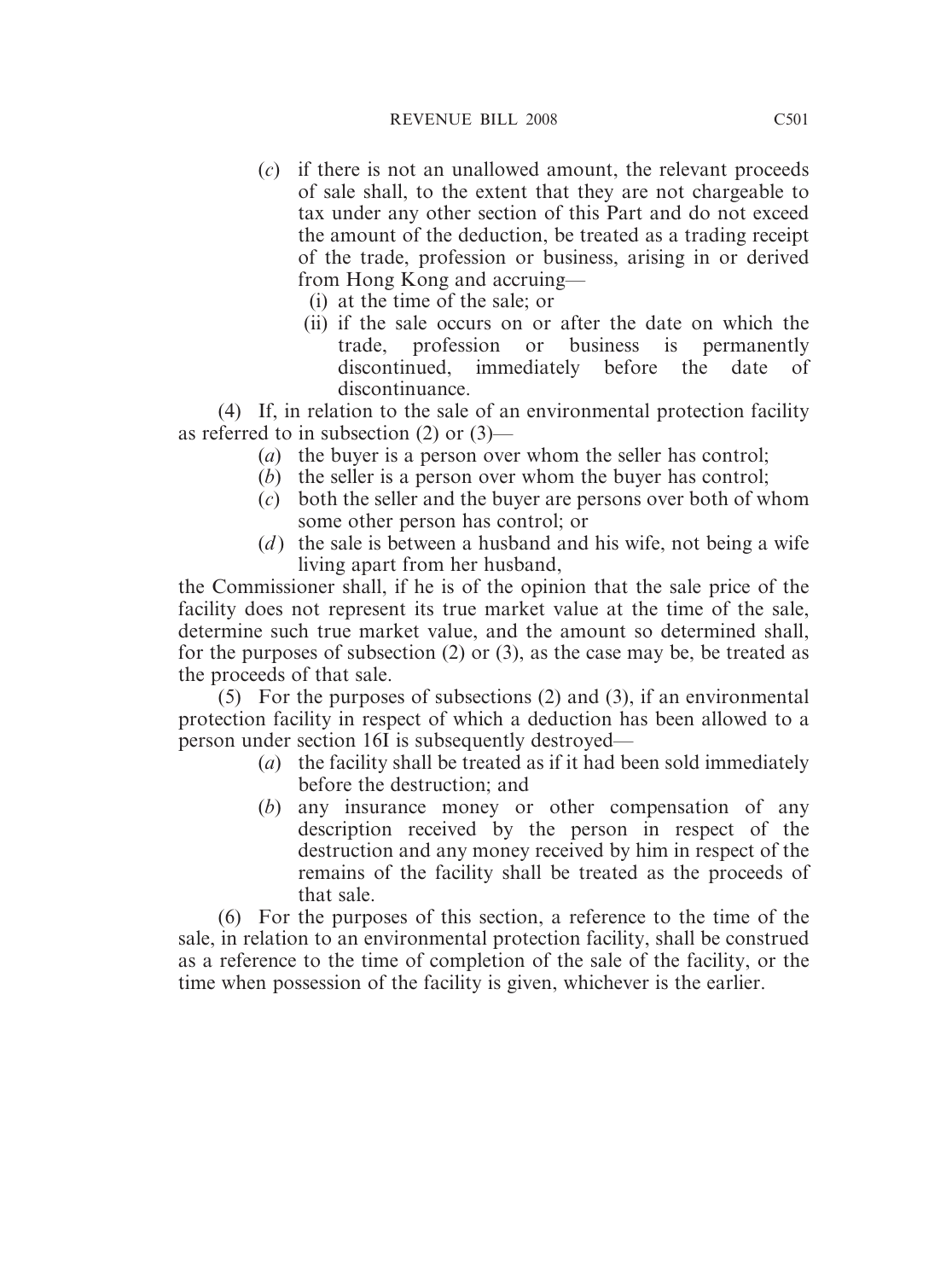#### **16K. Environmental protection facilities owned as at commencement date**

(1) Subject to subsection (7), if, immediately before the commencement date, a person owned and had in use any machinery or plant that is environmental protection machinery, that person shall, for the purposes of section 16I, be deemed to have incurred, on the commencement date, specified capital expenditure in relation to that machinery or plant.

(2) Subject to subsection (7), if, immediately before the commencement date, a person owned and had in use any machinery or plant that would otherwise have qualified as environmental protection machinery but for the fact that that machinery or plant does not comply with the registration or other requirements under Part 1 of Schedule 17, that person shall, for the purposes of section 16I, be deemed to have incurred specified capital expenditure in relation to that machinery or plant on the date on which the registration or other requirements are complied with.

(3) The specified capital expenditure deemed to have been incurred by a person in relation to any machinery or plant under subsection (1) or (2) shall be the capital expenditure incurred on the provision of that machinery or plant reduced by the aggregate of—

- (*a*) the amount of the initial allowances, if any, under section 37(1), 37A(1) or 39B(1); and
- (*b*) the amount of the annual allowances, if any, under section 37(2), 37A(3) or 39B(2),

made to the person in respect of the capital expenditure in all prior years of assessment.

- (4) Subject to subsection  $(7)$ , if—
	- (*a*) immediately before the commencement date, a person is entitled to an interest in any building or structure that is an environmental protection installation; and
	- (*b*) that interest is the relevant interest in relation to the capital expenditure incurred on the construction of that building or structure,

that person shall, for the purposes of section 16I, be deemed to have incurred, on the commencement date, specified capital expenditure in relation to that building or structure.

- (5) Subject to subsection (7), if—
	- (*a*) immediately before the commencement date, a person is entitled to an interest in any building or structure that would otherwise have qualified as an environmental protection installation but for the fact that that building or structure does not comply with the registration requirement under Part 2 of Schedule 17; and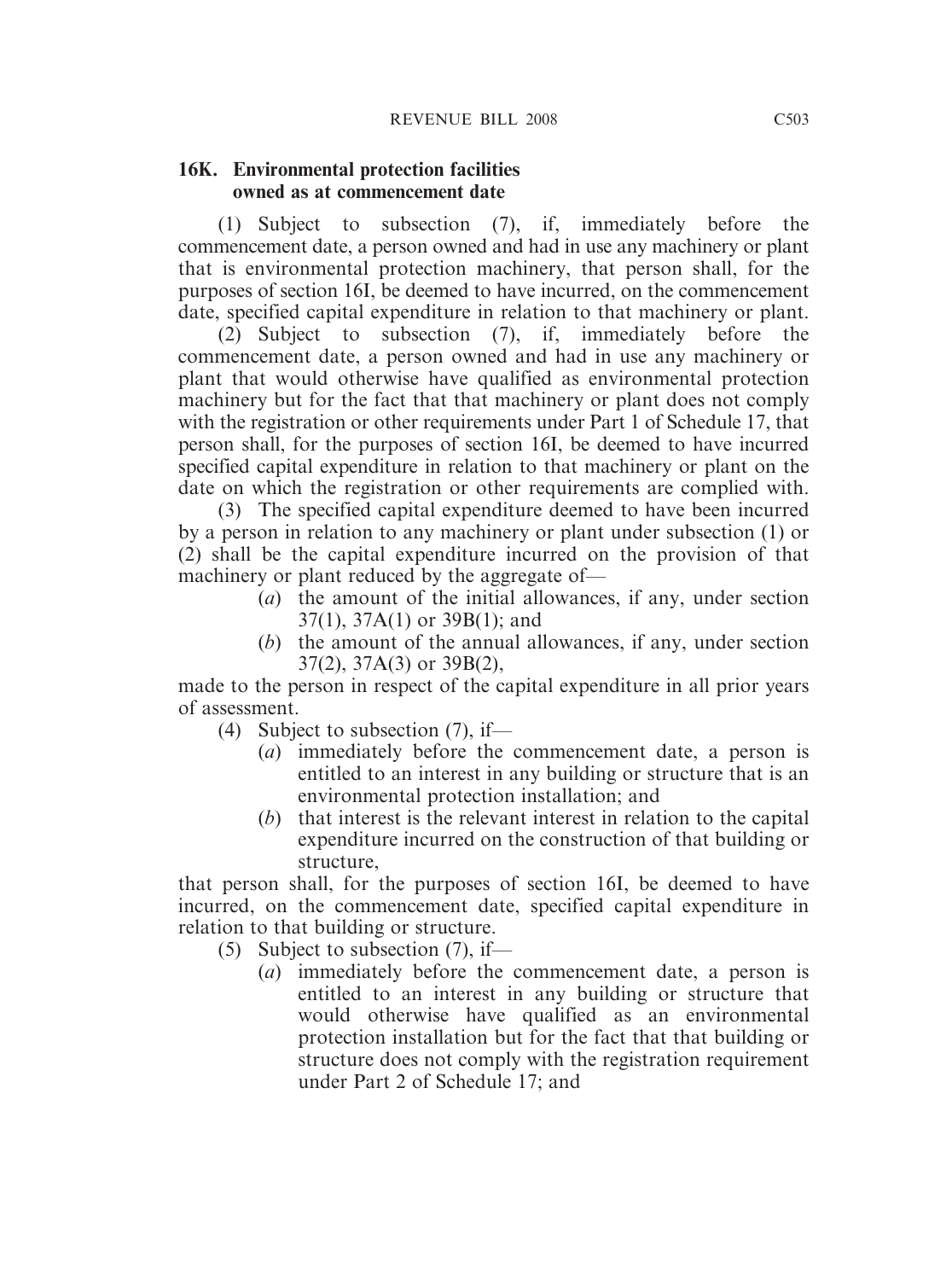(*b*) that interest is the relevant interest in relation to the capital expenditure incurred on the construction of that building or structure,

that person shall, for the purposes of section 16I, be deemed to have incurred specified capital expenditure in relation to that building or structure on the date on which the registration requirement is complied with.

(6) The specified capital expenditure deemed to have been incurred in relation to any building or structure under subsection (4) or (5) shall be the residue of expenditure in relation to that building or structure immediately before the commencement date, or the residue of expenditure in relation to that building or structure immediately before the date on which the registration requirement under Part 2 of Schedule 17 is complied with, whichever is applicable.

(7) Where a person is deemed to have incurred specified capital expenditure under any of subsections (1), (2), (4) and (5) (referred to in this subsection as "the relevant provision") in the basis period for any year of assessment, the relevant provision applies to him only if he, at any time within one month after the date on which a notice of the assessment made in respect of that year of assessment under section 59 is given under section 62, elects in writing that the relevant provision shall so apply to him.

(8) An election under subsection (7), once made, is irrevocable.".

## **5. Approved charitable donations**

(1) The heading of section 26C is amended by adding "**(Part IVA)**" after "**donations**".

(2) Section 26C(2A)(*b*) is repealed and the following substituted—

- "(*b*) for the year of assessment commencing on 1 April 2003 or any subsequent year of assessment up to and including the year of assessment commencing on 1 April 2007, 25%;
- (*c*) for any year of assessment commencing on or after 1 April 2008,  $35\%$ .".

## **6. Section added**

The following is added—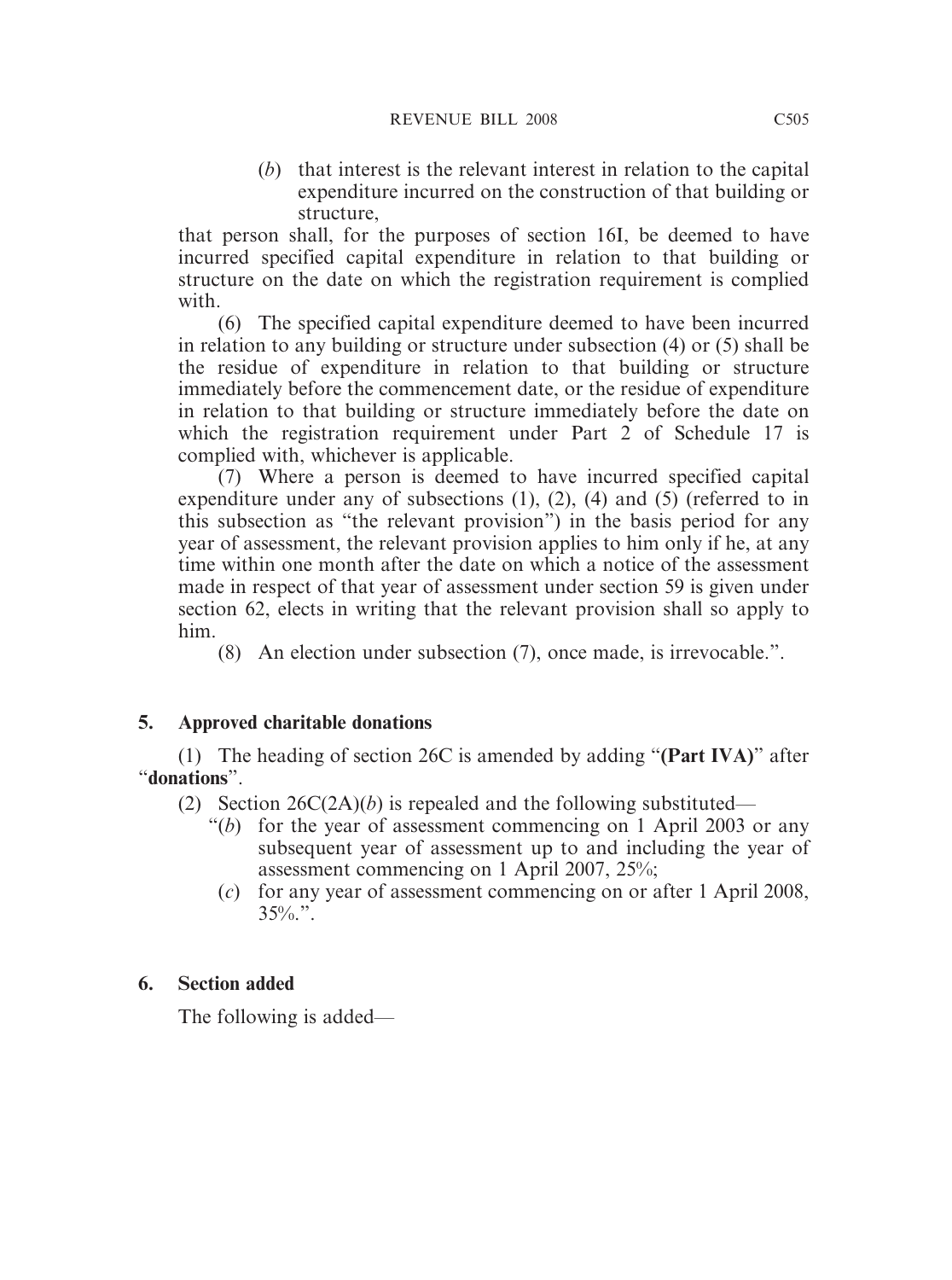#### "**90. Reduction of taxes for year of assessment 2007/08**

Schedule 18 contains provisions relating to the reduction of property tax, salaries tax, profits tax and tax under personal assessment for the year of assessment commencing on 1 April 2007.".

## **7. Standard rate**

(1) Schedule 1 is amended by repealing "For the year of assessment 2004/05 and for each year after that year" and substituting "For the years of assessment 2004/05 to 2007/08 inclusive".

| (2) Schedule 1 is amended by adding at the end— |           |
|-------------------------------------------------|-----------|
| "For the year of assessment 2008/09 and         |           |
| for each year after that year                   | $-15\%$ . |

#### **8. Rates**

(1) Schedule 2 is amended in the subheading "For the year of assessment 2007/08 and for each year after that year" by repealing "and for each year after that year".

(2) Schedule 2 is amended by adding at the end—

#### "For the year of assessment 2008/09 and for each year after that year

| <b>SECOND COLUMN</b>         | THIRD COLUMN |
|------------------------------|--------------|
| (a) Upon the first $$40,000$ | $2\%$        |
| (b) Upon the next $$40,000$  | $7\%$        |
| $(c)$ Upon the next \$40,000 | $12\%$       |
| $(d)$ Upon the remainder     | $17\%$       |
|                              |              |

#### **9. Allowances**

(1) Schedule 4 is amended in the subheading "For the year of assessment 2007/08 and for each year after that year" by repealing "and for each year after that year".

(2) Schedule 4 is amended by adding at the end—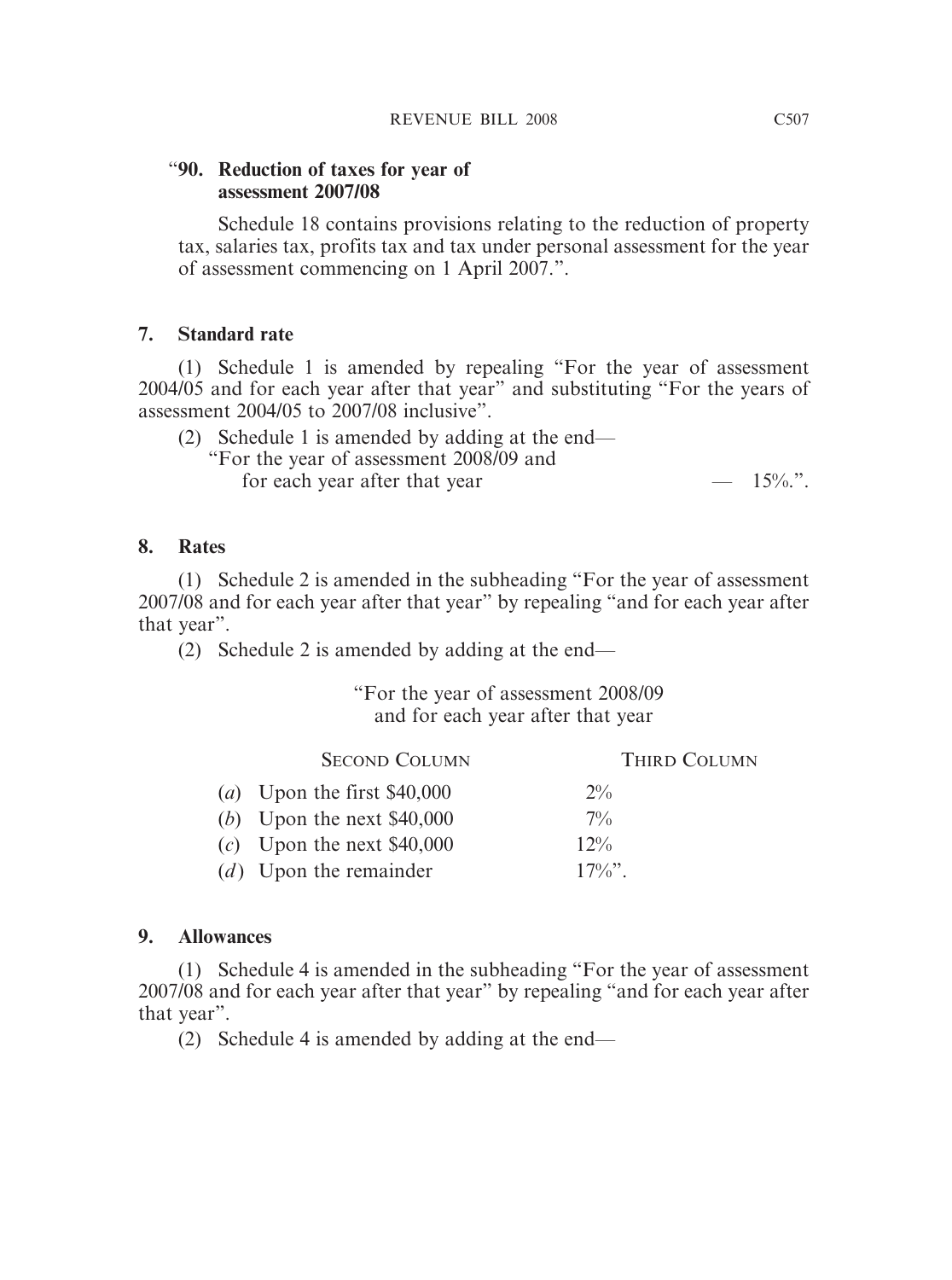"For the year of assessment 2008/09 and for each year after that year

|    | <b>FIRST COLUMN</b><br>(section)                               | <b>SECOND COLUMN</b><br>(the prescribed amount) |
|----|----------------------------------------------------------------|-------------------------------------------------|
| 1. | Section 28 (basic allowance)                                   | \$108,000                                       |
| 2. | Section 29 (married person's<br>allowance)                     | \$216,000                                       |
| 3. | Section 30 (dependent parent<br>allowance)—                    |                                                 |
|    | subsection $(3)(a)$<br>(a)                                     | \$30,000                                        |
|    | subsection $(3)(b)$<br>(b)                                     | \$30,000                                        |
|    | subsection $(3A)(a)$<br>(c)                                    | \$15,000                                        |
|    | (d) subsection $(3A)(b)$                                       | \$15,000                                        |
|    | subsection $(4)(a)$<br>(e)                                     | \$12,000                                        |
| 4. | Section 30A (dependent grandparent<br>allowance)—              |                                                 |
|    | subsection $(3)(a)$<br>(a)                                     | \$30,000                                        |
|    | (b)<br>subsection $(3)(b)$                                     | \$30,000                                        |
|    | (c) subsection $(3A)(a)$                                       | \$15,000                                        |
|    | (d) subsection $(3A)(b)$                                       | \$15,000                                        |
|    | subsection $(4)(a)$<br>(e)                                     | \$12,000                                        |
| 5. | Section $30B(1)$ (dependent brother or                         |                                                 |
|    | dependent sister allowance)                                    | \$30,000                                        |
| 6. | Section 31 (child allowance)-                                  |                                                 |
|    | subsection $(1)$<br>(a)                                        | \$50,000 for each child                         |
|    | (b)<br>subsection $(1A)$                                       | \$50,000 for each child                         |
|    | subsection $(5)$ (in relation to<br>(c)                        |                                                 |
|    | subsection $(1)$ )                                             | \$450,000                                       |
|    | subsection $(5)$ (in relation to<br>(d)<br>subsection $(1A)$ ) | \$450,000                                       |
| 7. | Section 31A(1) (disabled dependant<br>allowance)               | \$60,000                                        |
| 8. | Section 32(1) (single parent allowance)                        | $$108,000$ ".                                   |
|    |                                                                |                                                 |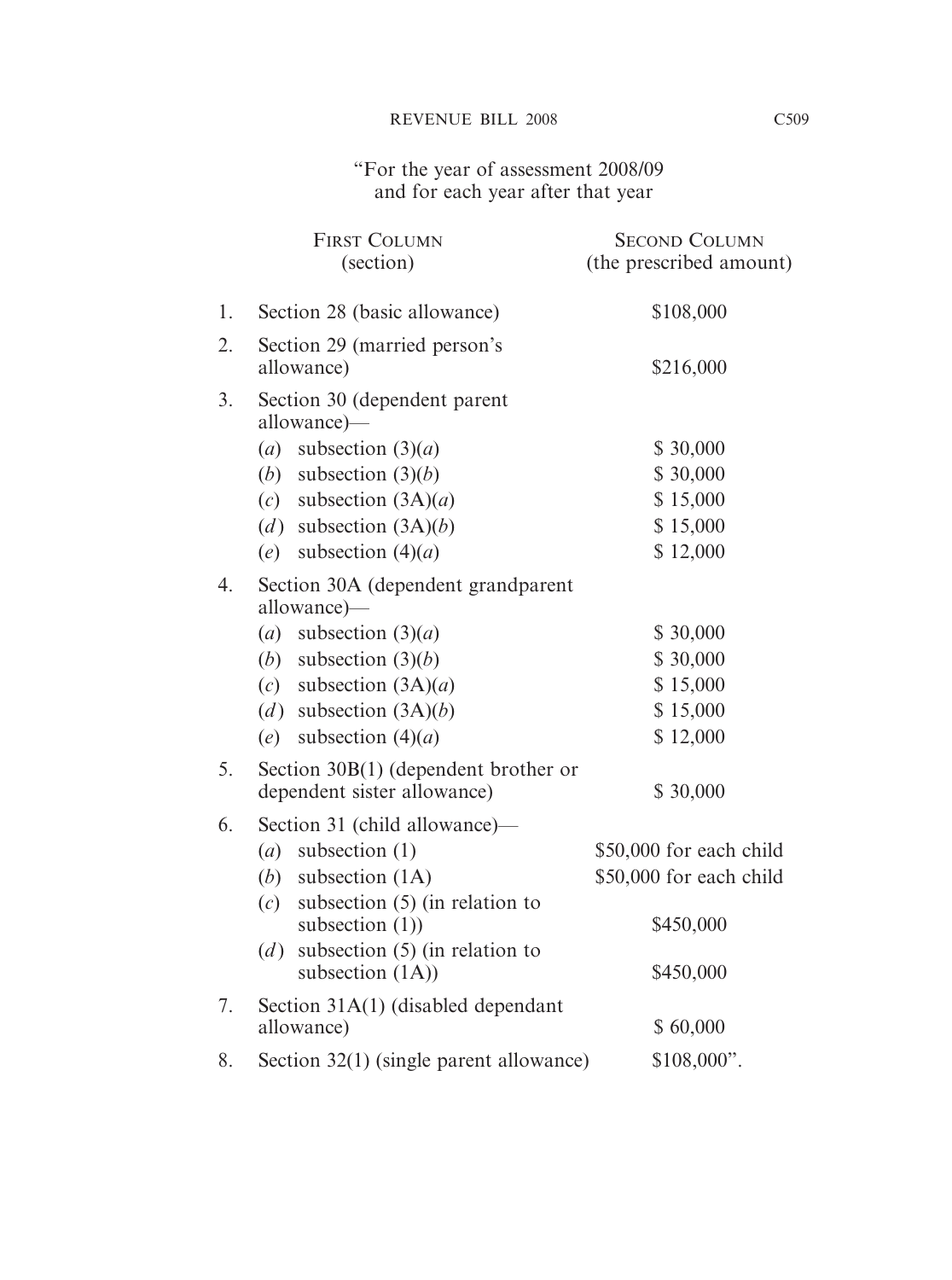#### **10. Rate of profits tax in respect of a corporation**

(1) Schedule 8 is amended by repealing "For the year of assessment 2003/04 and for each year after that year" and substituting "For the years of assessment 2003/04 to 2007/08 inclusive".

(2) Schedule 8 is amended by adding at the end— "For the year of assessment 2008/09 and

for each year after that year

 $16\frac{1}{2}\%$ ".

#### **11. Schedules 17 and 18 added**

The following are added—

#### "SCHEDULE 17 [ss. 16H & 16K]

#### ENVIRONMENTAL PROTECTION FACILITIES

## PART 1

#### MACHINERY OR PLANT

1. Low noise construction machinery or plant registered under the Quality Powered Mechanical Equipment system administered by the Environmental Protection Department.

2. Air pollution control machinery or plant in compliance with the requirements under the Air Pollution Control Ordinance (Cap. 311).

3. Waste treatment machinery or plant in compliance with the requirements under the Waste Disposal Ordinance (Cap. 354).

4. Wastewater treatment machinery or plant in compliance with the requirements under the Water Pollution Control Ordinance (Cap. 358).

#### PART 2

#### INSTALLATIONS

- 1. Any of the following installations—
	- (*a*) solar water heating installations;
	- (*b*) solar photovoltaic installations;
	- (*c*) wind turbine installations;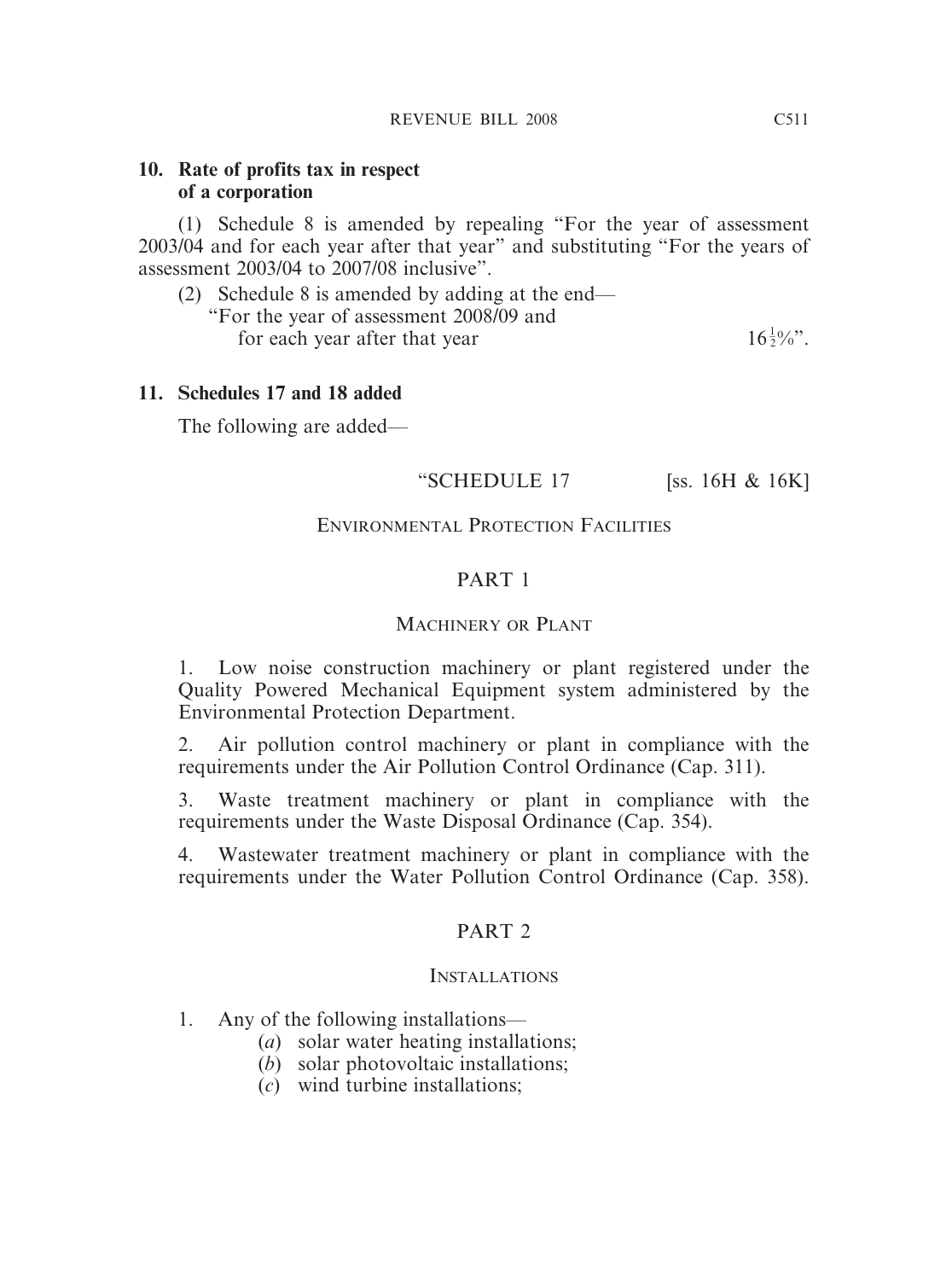- (*d*) offshore wind farm installations;
- (*e*) landfill gas installations;
- ( *f* ) anaerobic digestion installations;
- (*g*) thermal waste treatment installations;
- (*h*) wave power installations;
- (*i*) hydroelectric installations;
- ( *j*) bio-fuel installations;
- (*k*) biomass combined-heat-and-power installations;
- (*l*) geothermal installations.

2. Energy efficient building installations registered under the Hong Kong Energy Efficiency Registration Scheme for Buildings administered by the Electrical and Mechanical Services Department.

————————————————————

SCHEDULE 18 [s. 90]

## REDUCTION OF TAXES FOR YEAR OF ASSESSMENT 2007/08

## 1. **Property tax**

(1) The amount of property tax charged under Part II of this Ordinance for the year of assessment commencing on 1 April 2007 shall be reduced by an amount equivalent to—

(*a*) 75% of the amount of the tax as computed under section 5(1) of this Ordinance; or

(*b*) \$25,000,

whichever is the less.

(2) Where a person is the sole owner of 2 or more properties, the reduction under subsection (1) applies separately to each of those properties.

(3) Where 2 or more persons are joint owners or owners in common of 2 or more properties, the reduction under subsection (1) applies separately to each of those properties.

(4) Where 2 or more persons are joint owners or owners in common of a property, and any of them has elected to be assessed in accordance with Part VII of this Ordinance for the year of assessment commencing on 1 April 2007, the reduction under subsection (1) applies to the tax chargeable on the whole of the net assessable value of the property, and not the tax charged on the net assessable value of the property shared by those persons who have not made that election.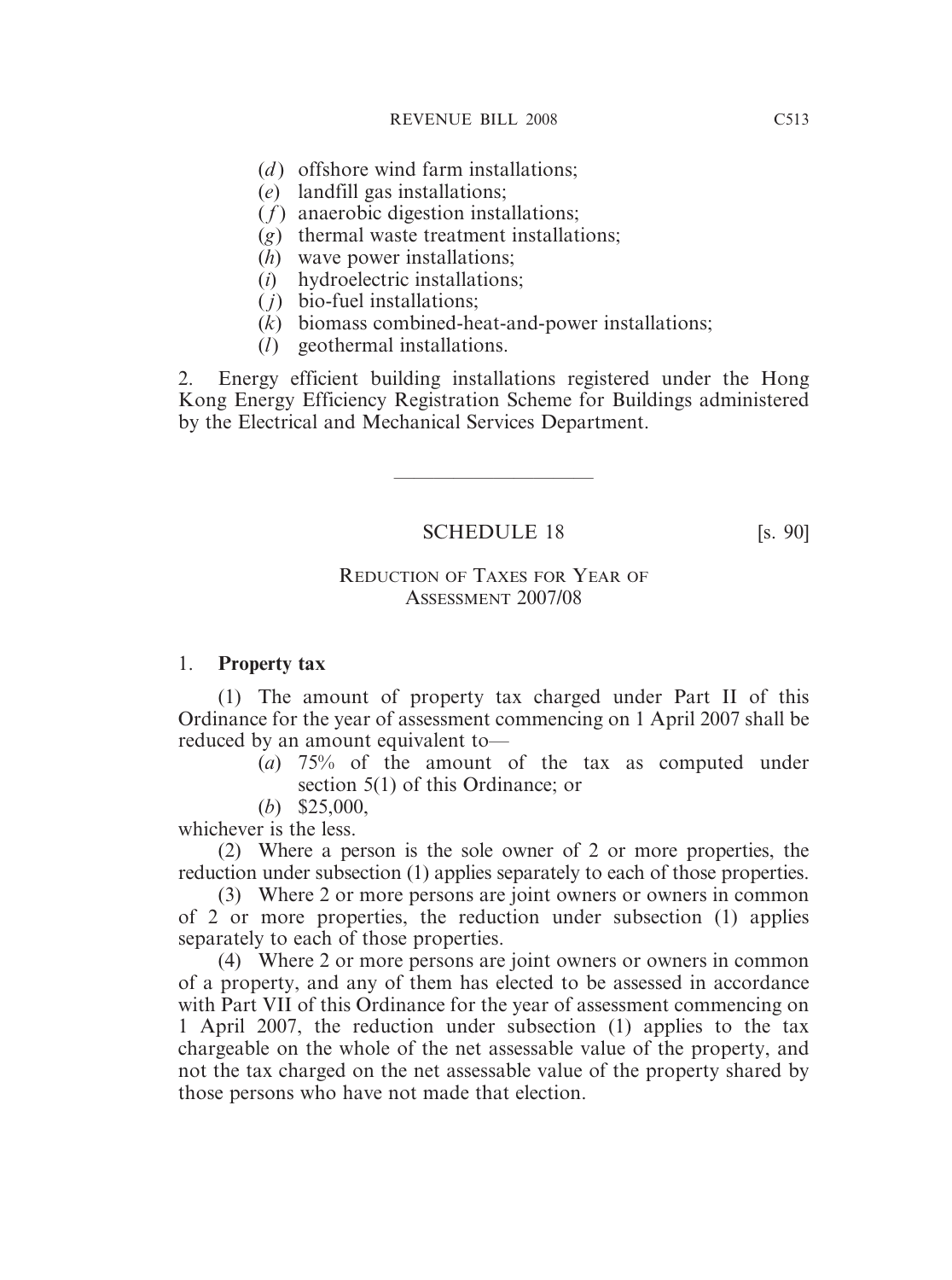(5) In this section—

"property" (物業) means any land or buildings or land and buildings as defined in section 7A of this Ordinance—

- (*a*) that is a separate tenement for which a rateable value is estimated in accordance with section 10 of the Rating Ordinance (Cap. 116) for the financial year commencing on 1 April 2007;
- (*b*) if paragraph (*a*) does not apply, that is the subject tenement of any agreement, whether in writing or not, providing for the right of use of the land or buildings or land and buildings; or
- (*c*) if paragraphs (*a*) and (*b*) do not apply, that is considered as a separate tenement by the Commissioner having regard to the circumstances of the case.

# 2. **Salaries tax**

The amount of salaries tax charged under Part III of this Ordinance for the year of assessment commencing on 1 April 2007 shall be reduced by an amount equivalent to—

- (*a*) 75% of the amount of the tax as computed under section 13(1) of this Ordinance read together with section 13(2) of this Ordinance; or
- (*b*) \$25,000,

whichever is the less.

# 3. **Profits tax**

(1) The amount of profits tax charged under Part IV of this Ordinance for the year of assessment commencing on 1 April 2007 shall be reduced by an amount equivalent to—

- (*a*) 75% of the amount of the tax as computed under section 14 of this Ordinance read together with sections 14A and 14B of this Ordinance; or
- (*b*) \$25,000,

whichever is the less.

(2) Where a trade, profession or business is carried on by a partnership, and any of the partners has elected to be assessed in accordance with Part VII of this Ordinance for the year of assessment commencing on 1 April 2007, the reduction under subsection (1) applies to the tax chargeable on the whole of the net assessable profits of the trade, profession or business, and not the tax charged on the net assessable profits of the trade, profession or business shared by those partners who have not made that election.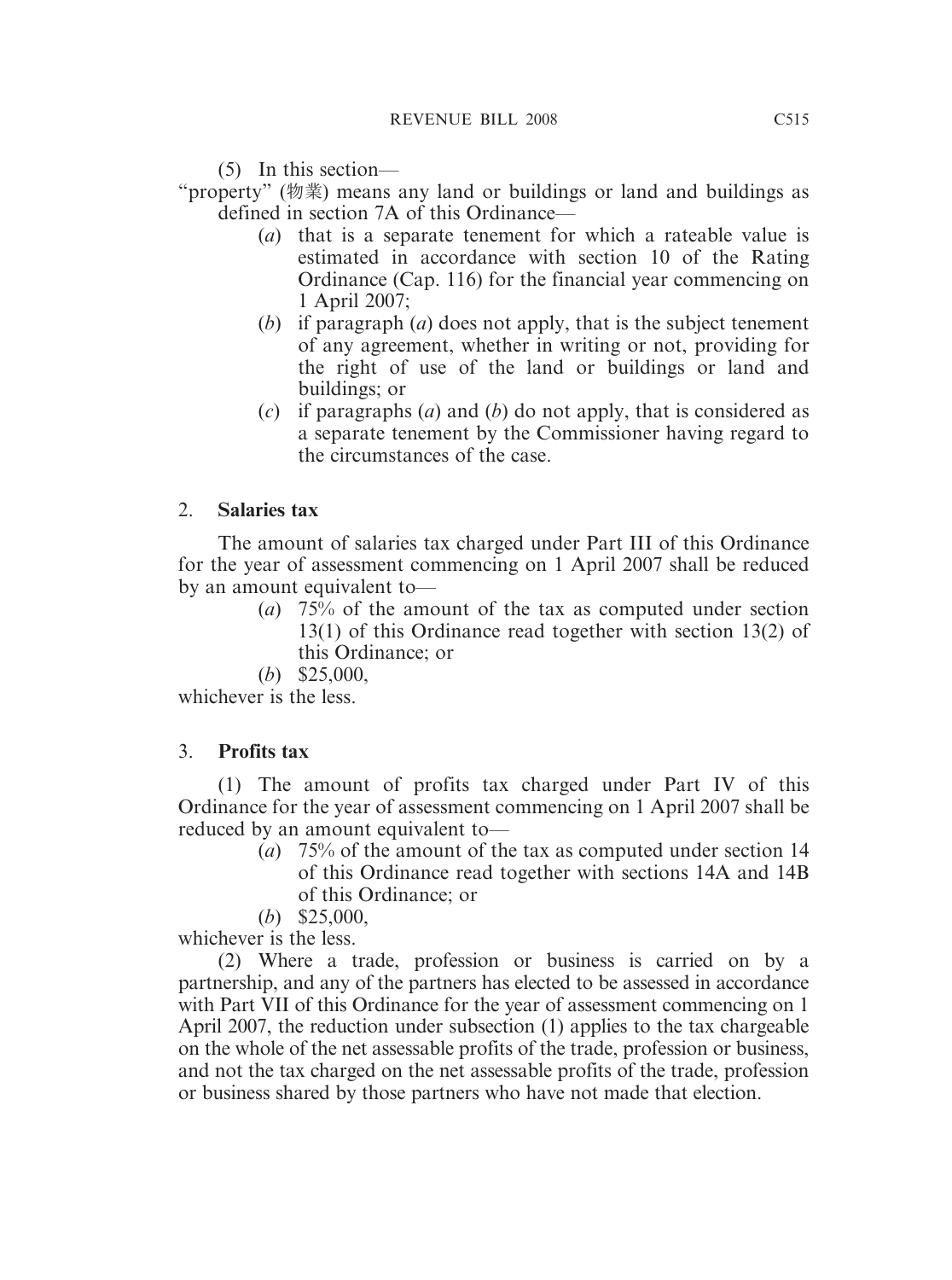#### 4. **Tax under personal assessment**

(1) The amount of tax charged under Part VII of this Ordinance for the year of assessment commencing on 1 April 2007 shall be reduced by an amount equivalent to—

- (*a*) 75% of the amount of the tax as computed under section 43(1) of this Ordinance read together with section 43(1A) of this Ordinance; or
- (*b*) \$25,000,

whichever is the less.

(2) For the purposes of section 43(2B) of this Ordinance, in ascertaining the portion of tax to be charged on each spouse in the year of assessment commencing on 1 April 2007, the amount of tax to be apportioned between the husband and wife shall be the amount as reduced under subsection (1).".

# PART 3

#### AMENDMENTS TO HOTEL ACCOMMODATION TAX ORDINANCE

## **12. Tax on accommodation charges**

(1) Section 3(1) of the Hotel Accommodation Tax Ordinance (Cap. 348) is amended by repealing "of 3 per cent" and substituting "specified in the Schedule".

(2) Section 3(2) is amended by repealing "to be levied under this section" and substituting "specified in the Schedule".

#### **13. Tax to be paid and returns made to Collector**

Section 5 is amended by adding—

"(4) Subsection (1) does not apply to any period during which the rate of tax specified in the Schedule is 0%.".

## **14. Schedule added**

The following is added—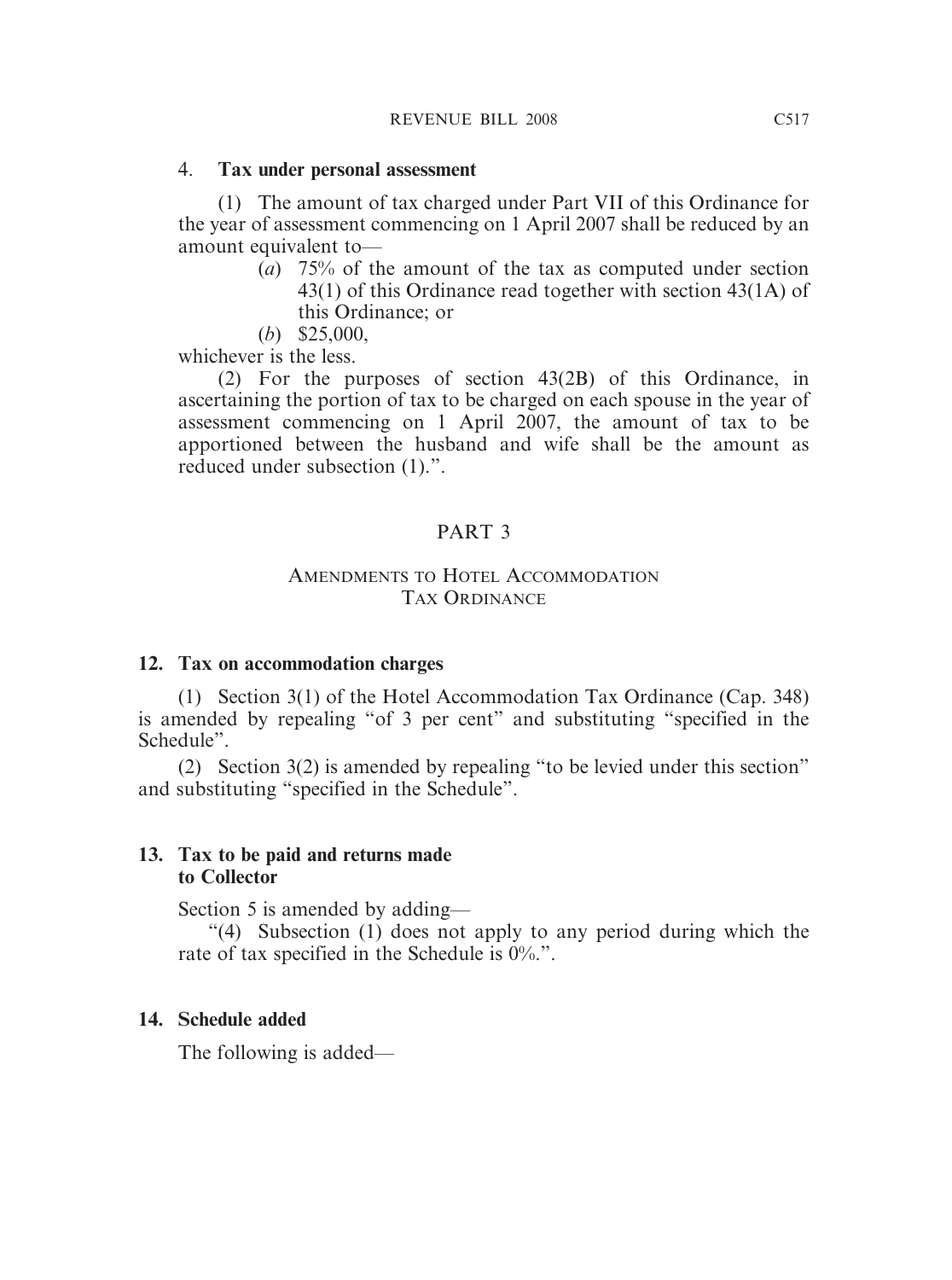#### "SCHEDULE  $[ss. 3 \& 5]$

#### RATE SPECIFIED FOR PURPOSES OF SECTION 3(1)

 $0\%$ ".

#### PART 4

#### TRANSITIONAL PROVISIONS

#### **15. Interpretation**

(1) In this Part—

- "current year of assessment" (本課稅年度) means the year of assessment commencing on 1 April 2008;
- "preceding year of assessment" (上一課稅年度) means the year of assessment commencing on 1 April 2007;
- "principal Ordinance" (《條例》) means the Inland Revenue Ordinance (Cap. 112).

(2) If an expression used in this Part is also used in the principal Ordinance, it has the same meaning as in the principal Ordinance.

#### **16. Allowances granted for current year of assessment**

(1) For the purposes of section 63C(1) of the principal Ordinance, in calculating the net chargeable income of a person for the preceding year of assessment to ascertain the provisional salaries tax in respect of the current year of assessment—

- (*a*) the reference to "such allowances as are under Part V permitted for that person" in section 12B(1)(*b*) of the principal Ordinance; and
- (*b*) the reference to "such allowances as are under Part V permitted in their case" in section 12B(2)(*b*) of the principal Ordinance,

shall be construed to mean such allowances that may be granted to that person, or that person and his or her spouse, whichever is applicable, for the current year of assessment under Part V of the principal Ordinance as amended by this Ordinance.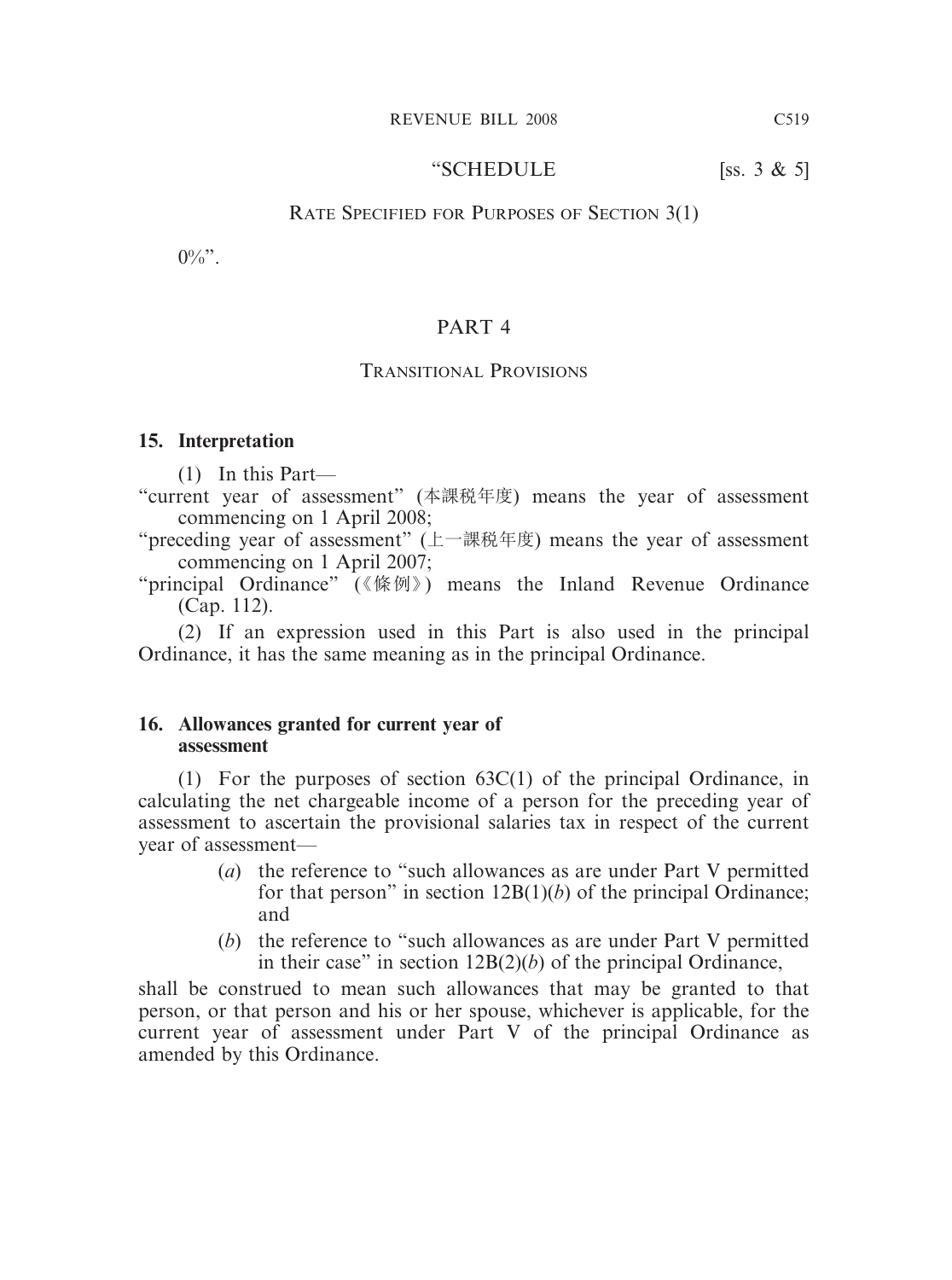(2) For the purposes of an application under section 63E(1) of the principal Ordinance to hold over the payment of provisional salaries tax in respect of the current year of assessment, the references to "net chargeable income for the year preceding the year of assessment" in section 63E(2)(*a*) and (*b*) of the principal Ordinance shall be construed to mean the net chargeable income for the preceding year of assessment as calculated in accordance with subsection  $(1)$ .

## **17. Applications for holding over payment of provisional salaries tax on additional grounds**

(1) Without prejudice to section 63E of the principal Ordinance, where in relation to the current year of assessment a person is liable to pay provisional salaries tax, he may, by notice in writing lodged with the Commissioner, apply to the Commissioner on a ground specified in subsection (3) to have the payment of the whole or part of such tax held over until he is required to pay salaries tax for the current year of assessment.

- (2) An application under subsection (1) must be made not later than—
	- (*a*) 28 days before the day by which the provisional salaries tax is to be paid; or
	- (*b*) 14 days after the date of the notice for payment of provisional salaries tax under section 63C(6) of the principal Ordinance,

whichever is the later.

(3) The following grounds are specified for the purposes of subsection (1)—

- (*a*) in the case of a person on whom tax was charged under Part III of the principal Ordinance in the preceding year of assessment, the ground that the aggregate amount of the approved charitable donations made or to be made by the person or his or her spouse, not being a spouse living apart from the person, during the current year of assessment exceeds, or is likely to exceed,  $25\%$  of —
	- (i) subject to subparagraph (ii), the person's assessable income for the preceding year of assessment as reduced by the deductions provided for under section 12(1)(*a*) and (*b*) of the principal Ordinance for the preceding year of assessment; or
	- (ii) if the person and his or her spouse have made an election under section 10(2) of the principal Ordinance in respect of the preceding year of assessment, the aggregate of their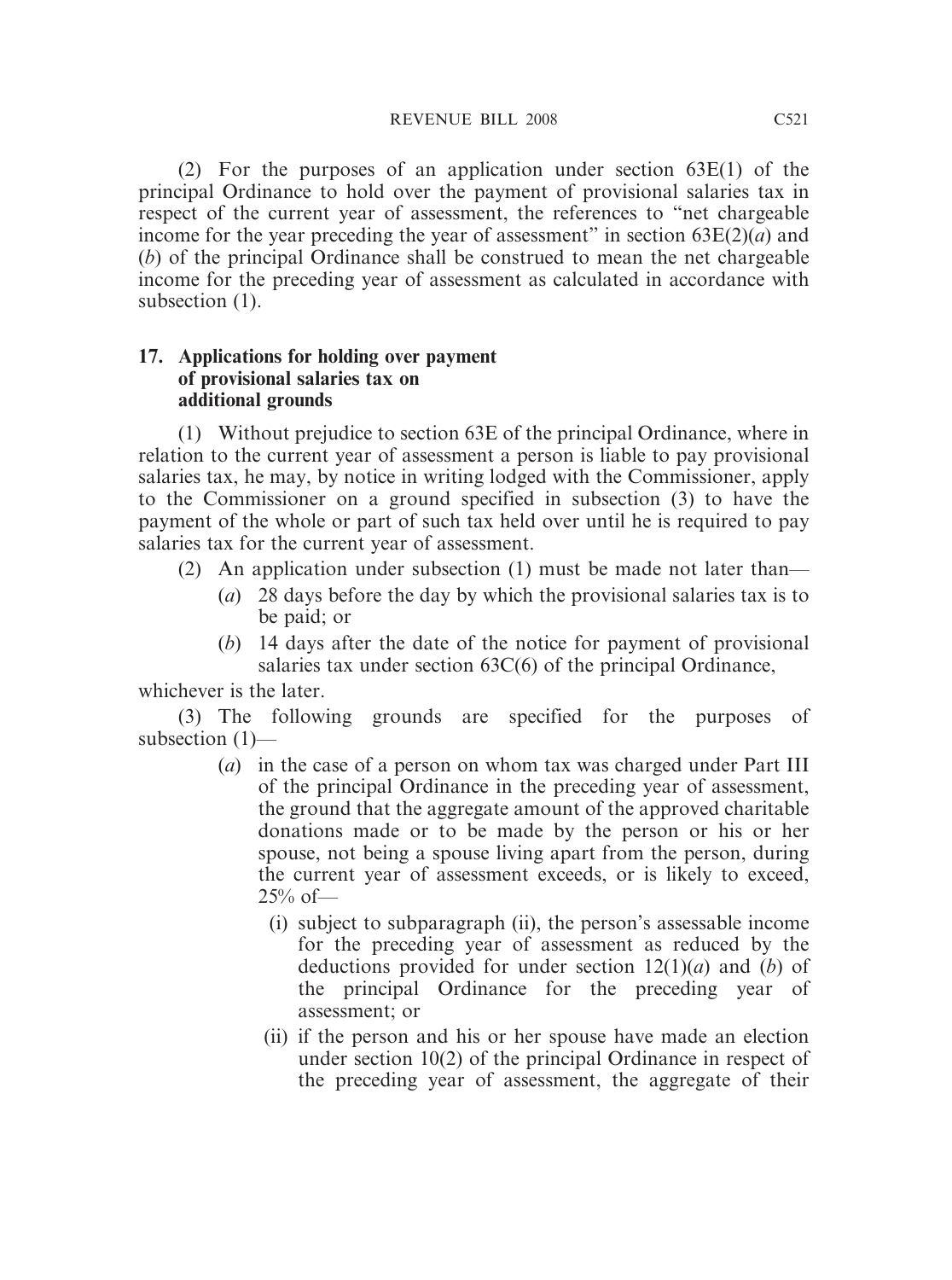assessable incomes for the preceding year of assessment as reduced in each case by the deductions provided for under section 12(1)(*a*) and (*b*) of the principal Ordinance for the preceding year of assessment;

- (*b*) in the case of a person who has made an election under section 41 of the principal Ordinance in respect of the preceding year of assessment, the ground that the aggregate amount of the approved charitable donations made or to be made by the person or his or her spouse, not being a spouse living apart from the person, during the current year of assessment exceeds, or is likely to exceed, 25% of the aggregate of—
	- (i) the person's total income for the preceding year of assessment;
	- (ii) any sum which was allowed as a deduction under section 16D of the principal Ordinance for the preceding year of assessment; and
	- (iii) any sum which was allowed as a deduction under section 12(1)(*e*) of the principal Ordinance for the preceding year of assessment.

## **18. Applications for holding over payment of provisional profits tax on additional grounds**

(1) Without prejudice to section 63J of the principal Ordinance, where in relation to the current year of assessment a person is liable to pay provisional profits tax, he may, by notice in writing lodged with the Commissioner, apply to the Commissioner on the ground specified in subsection (3) to have the payment of the whole or part of such tax held over until he is required to pay profits tax for the current year of assessment.

- (2) An application under subsection (1) must be made not later than—
	- (*a*) 28 days before the day by which the provisional profits tax is to be paid; or
	- (*b*) 14 days after the date of the notice for payment of provisional profits tax under section 63H(7) of the principal Ordinance,

whichever is the later.

(3) The ground specified for the purposes of subsection (1) is that the aggregate amount of the approved charitable donations made or to be made by the person during the current year of assessment exceeds, or is likely to exceed, 25% of the balance of the person's assessable profits for the preceding year of assessment after making any adjustment for the allowances and charges provided under Part VI of the principal Ordinance for the preceding year of assessment.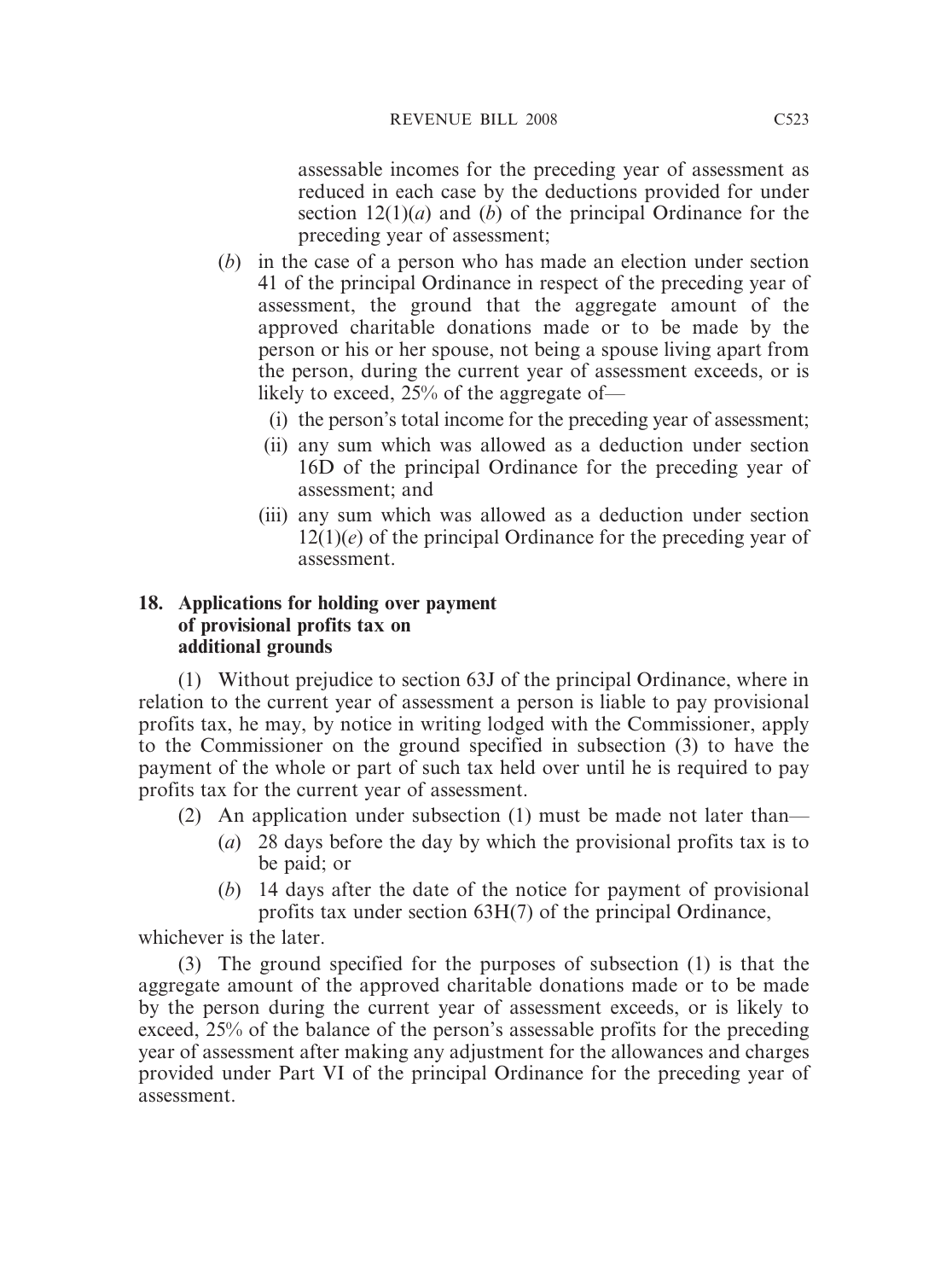#### **19. Applications under section 17 or 18: general provisions**

(1) Where the Commissioner is satisfied that it is appropriate to do so, he may, either generally or in a particular case, extend the time within which an application may be made under section 17 or 18.

(2) On receipt of an application made under section 17 or 18, the Commissioner shall consider the application and may hold over the payment of the whole or part of the provisional salaries tax or provisional profits tax.

(3) The Commissioner shall, by notice in writing, inform the person applying under section 17 or 18 of his decision.

#### **Explanatory Memorandum**

The purpose of this Bill is to amend the Inland Revenue Ordinance (Cap. 112) and the Hotel Accommodation Tax Ordinance (Cap. 348) to give effect to certain proposals in the 2008–2009 Budget.

2. The Bill is divided into 4 Parts.

## PART 1

- 3. Part 1 (clauses 1 and 2) contains preliminary provisions.
- 4. Clause 1 provides for the short title of the Bill when enacted.
- 5. Clause 2 provides for the commencement of the Bill when enacted.

# PART 2

6. Part 2 (clauses 3 to 11) amends the Inland Revenue Ordinance (Cap. 112) ("IRO").

7. Clause 3 amends section 16D of the IRO to raise the ceiling for tax deductible donations under profits tax from 25% to 35%.

8. Clauses 4 and 11 introduce the proposed sections 16H to 16K of and Schedule 17 to the IRO to accelerate the profits tax deduction for capital expenditure on environmental protection facilities.

9. Clause 5 amends section 26C of the IRO to raise the ceiling for tax deductible donations under salaries tax and personal assessment from 25% to  $35\%$ .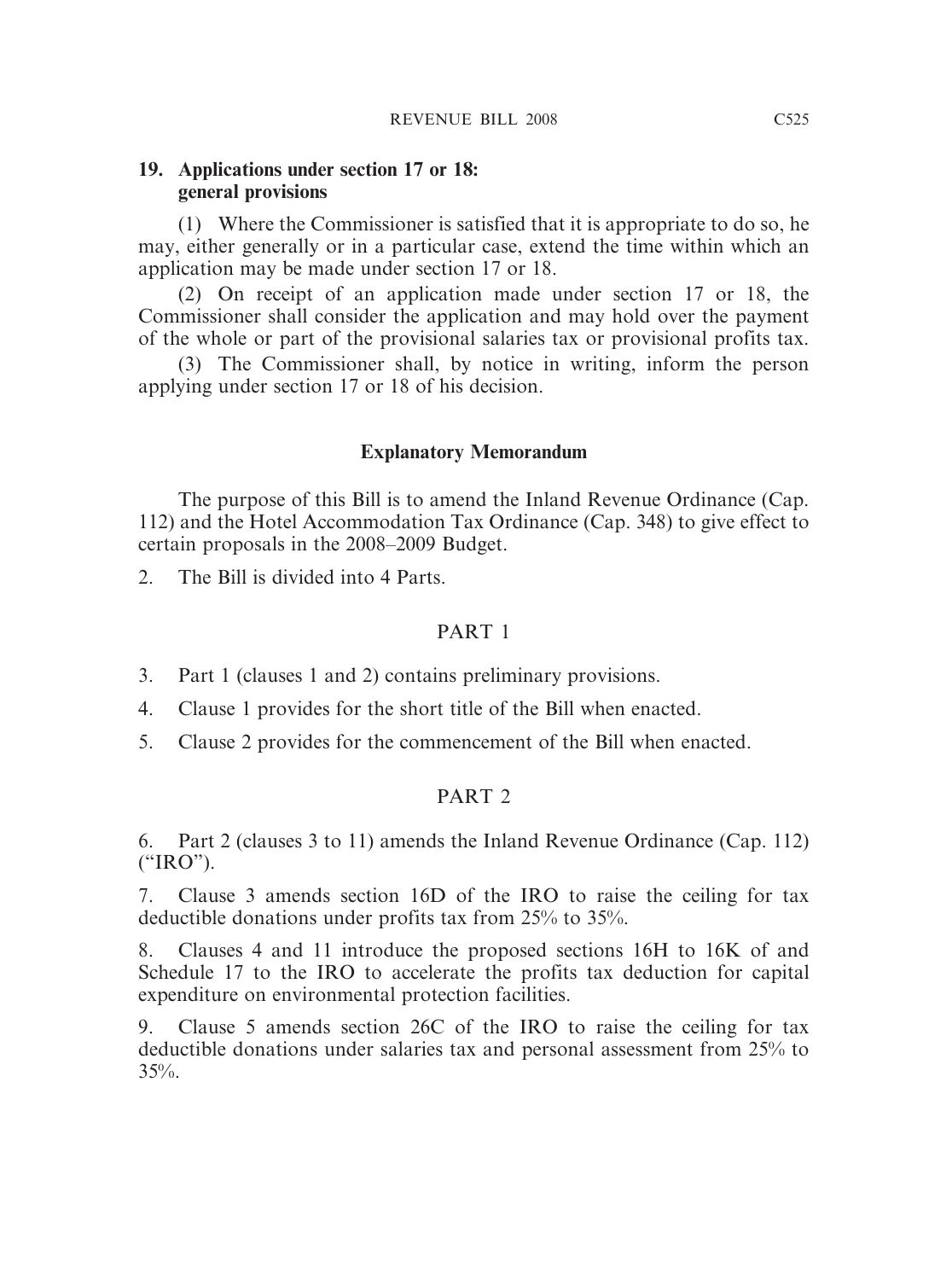10. Clauses 6 and 11 introduce the proposed section 90 of and Schedule 18 to the IRO to reduce the respective amounts of property tax, salaries tax, profits tax and tax under personal assessment payable for the year of assessment 2007/08.

11. Clause 7 amends Schedule 1 to the IRO to reduce the standard rate from 16% to 15% for the year of assessment 2008/09 and subsequent years of assessment.

12. Clause 8 amends Schedule 2 to the IRO to widen marginal tax bands for salaries tax and tax under personal assessment for the year of assessment 2008/09 and subsequent years of assessment.

13. Clause 9 amends Schedule 4 to the IRO to increase the amounts of basic allowance and single parent allowance from \$100,000 to \$108,000 and the amount of married person's allowance from \$200,000 to \$216,000 for the year of assessment 2008/09 and subsequent years of assessment.

14. Clause 10 amends Schedule 8 to the IRO to reduce the rate of profits tax in respect of a corporation from  $17\frac{1}{2}\%$  to  $16\frac{1}{2}\%$  for the year of assessment 2008/09 and subsequent years of assessment.

## PART 3

15. Part 3 (clauses 12 to 14) amends the Hotel Accommodation Tax Ordinance (Cap. 348) ("HATO").

16. Clause 12 amends section 3 of the HATO to provide that the rate of hotel accommodation tax is specified in the proposed Schedule to the HATO introduced by clause 14.

17. Clause 13 amends section 5 of the HATO to clarify that the requirement under that section to file a return on accommodation charges does not apply to any period during which the rate of hotel accommodation tax is  $0\%$ .

18. Clause 14 introduces the proposed Schedule to the HATO to reduce the rate of hotel accommodation tax from  $3\%$  of accommodation charges to  $0\%$ .

# PART 4

19. Part 4 (clauses 15 to 19) contains transitional provisions.

20. Clause 15 contains the definitions with reference to which the provisions in Part 4 are to be interpreted.